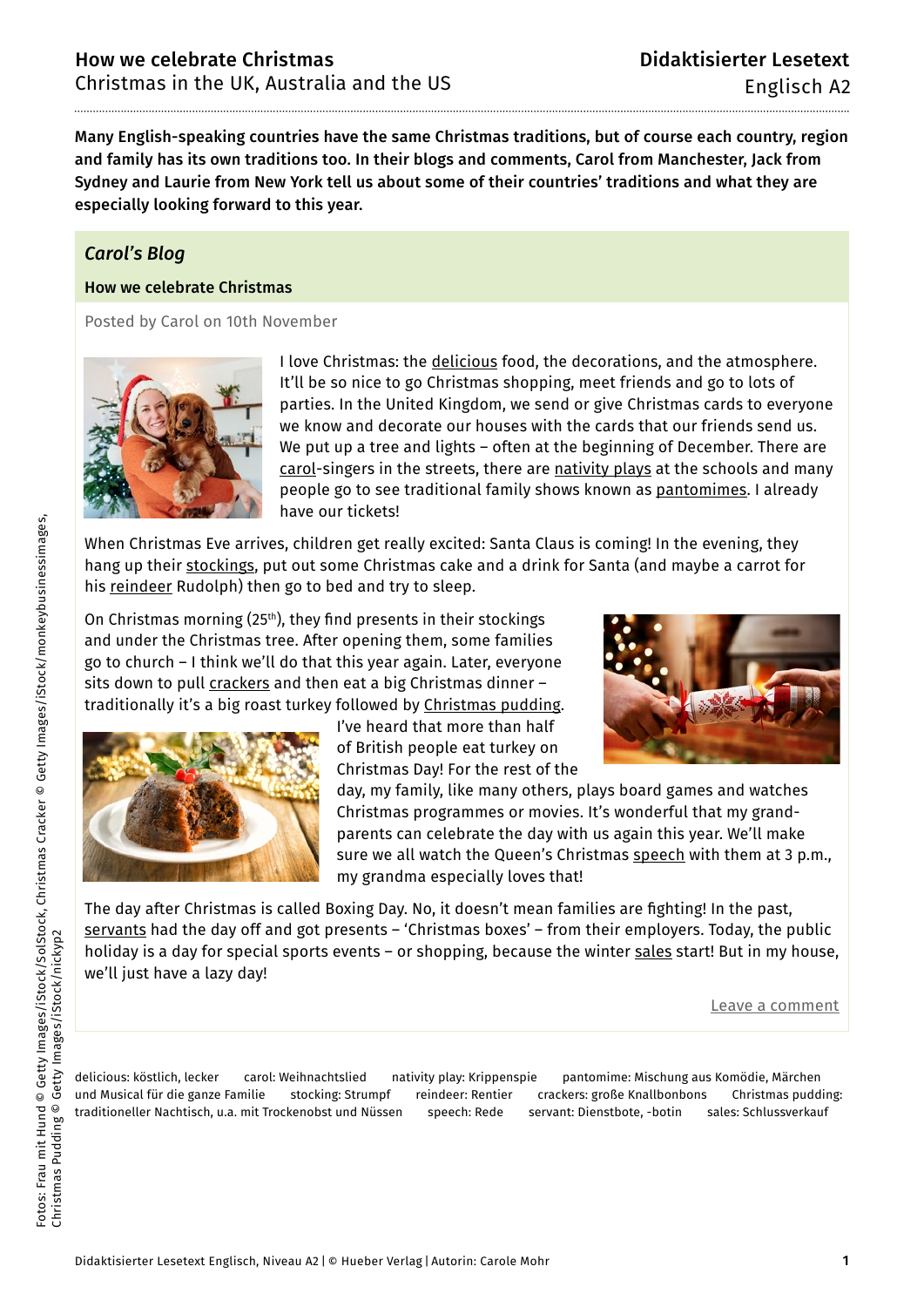@Carol / Jack: For me, Christmas will start when I have time to take part in one of the many popular Australian 'Carols by Candlelight' singalong events!

Here in Sydney we put up a Christmas tree and decorations in December like everyone else – but if you see snow, it's fake! When poor Santa Claus flies across Australia on his sleigh to put the children's presents in their stockings,



he must be really hot, because of course it's summer here! On Christmas Day some people may eat turkey and Christmas pudding like in the UK, but most of us enjoy eating outside – we have all kinds of great holiday food, but especially seafood. In fact, many people go to the beach to barbecue, go swimming or surfing (with a Santa hat on, of course!), play games like cricket or relax with family and friends. That's where you'll find me!

On Boxing Day, another public holiday, I'll enjoy watching cricket on TV. Or maybe I'll go down to Sydney Harbour to watch the famous Boxing Day yacht race. We're sports-crazy here in Australia!

take part: teilnehmen fake: Attrappe sleigh: Schlitten cricket: Kricket, beliebte Sportart in Australien und vielen anderen englischsprachigen Ländern

### 1 Look at the texts and decide if the statements are true (T) or false (F).

| In the UK                                        | true | false |
|--------------------------------------------------|------|-------|
| a pantomimes are held in every school.           |      |       |
| b children open their presents on Christmas Eve. |      |       |
| c the shops are open on Boxing Day.              |      |       |

| In Australia                                                        | true | false |
|---------------------------------------------------------------------|------|-------|
| d because it's summer, turkey is not very popular on Christmas Day. |      |       |
| e people do not go to the beach on Christmas Day.                   |      |       |
| f almost everyone takes part in sports events on Boxing Day.        |      |       |

# 2 Look at the words and phrases. According to the texts, are these Christmas traditions associated with the UK, Australia or both?

barbecue • carols by candlelight • Christmas pudding • Christmas tree • crackers • decorations • games • nativity play • pantomime • Santa Claus • sports events • stockings

| <b>UK</b> | Australia | <b>Both countries</b> |
|-----------|-----------|-----------------------|
|           |           | Christmas tree        |
|           |           |                       |
|           |           |                       |
|           |           |                       |
|           |           |                       |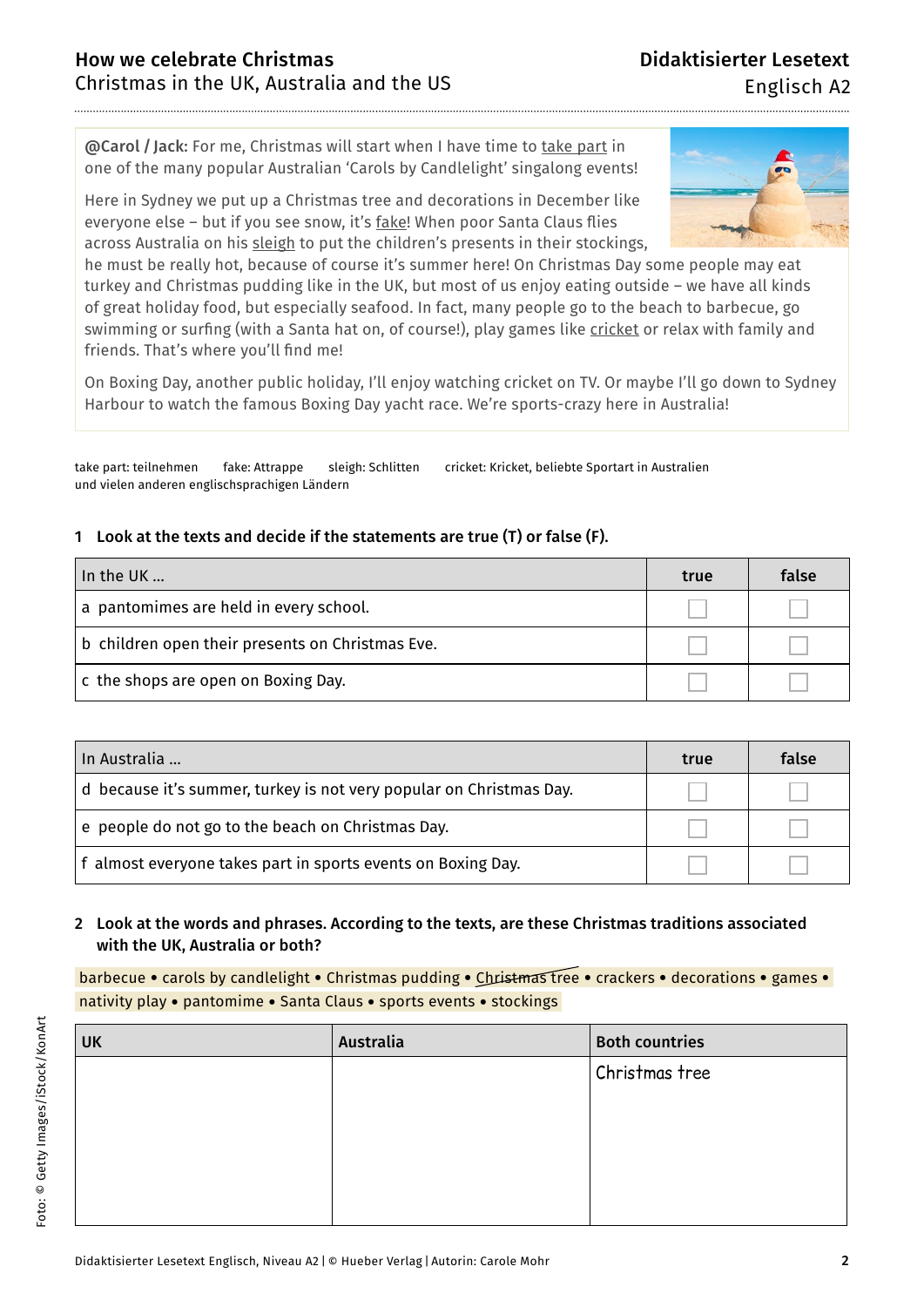3 After reading about Carol's and Jack's traditions, Laurie from New York then wrote about what she enjoys doing at Christmastime. Read the text. Can you spot five things that are different from what Carol and Jack said? Mark them in the text, then take notes.

| $\mathbf{1}$ | driving around to see the lights on the houses |
|--------------|------------------------------------------------|
|              |                                                |
|              |                                                |
| h            |                                                |
|              |                                                |

@Carol / Laurie: A lot of our traditions are clearly similar to Australia and the UK. We all put up Christmas lights and decorations too – but I must say, in the US, house-owners often go crazy! I'm sure you've seen in movies how we love to decorate the outsides of our houses with lights and figures of Santa, reindeer or snowmen. People love driving around town to see all the amazing houses!

As a New Yorker, what is very special for me during the Christmas season is to go ice-skating with my friends in front of the big Christmas tree at Rockefeller Center. After that we walk around and see all the lights and Christmas displays in the shop windows. You hear Christmas songs and carols everywhere you go – it's a magical atmosphere.  $\odot$  At the end of the day we usually drink delicious homemade eggnog back at my apartment – perfect!

I see Carol and Jack have another day off on the 26<sup>th</sup>. Sadly, I'll be back in the office. It's not a holiday here like in the UK and Australia. They're so lucky to have a day to recover from Christmas!



house-owner: Hausbesitzer, -in display: Auslage eggnog: Eierlikör holiday: Feiertag (AE) to recover: sich erholen

4a Find the words which are associated with Christmas traditions in Australia, the UK and/or the US. Be careful! There are two things that do not belong.

| RWGAMESGLABOXESXKLEUUINUUUDRILAROLSNSSBOOTSLITSEAFOODBRYBARBECUEDIWICESKATING<br>CKUNATIVITYPLAYNNMSPEECHCYGTURKEYIJBSPORTSELARDUCKSTHRPANTOMIMEENCI |  |
|------------------------------------------------------------------------------------------------------------------------------------------------------|--|
| DECORATIONSRFSREINDEERWAT                                                                                                                            |  |
| games,                                                                                                                                               |  |
|                                                                                                                                                      |  |

#### 4b Circle the two words in 4a which are in all three texts.